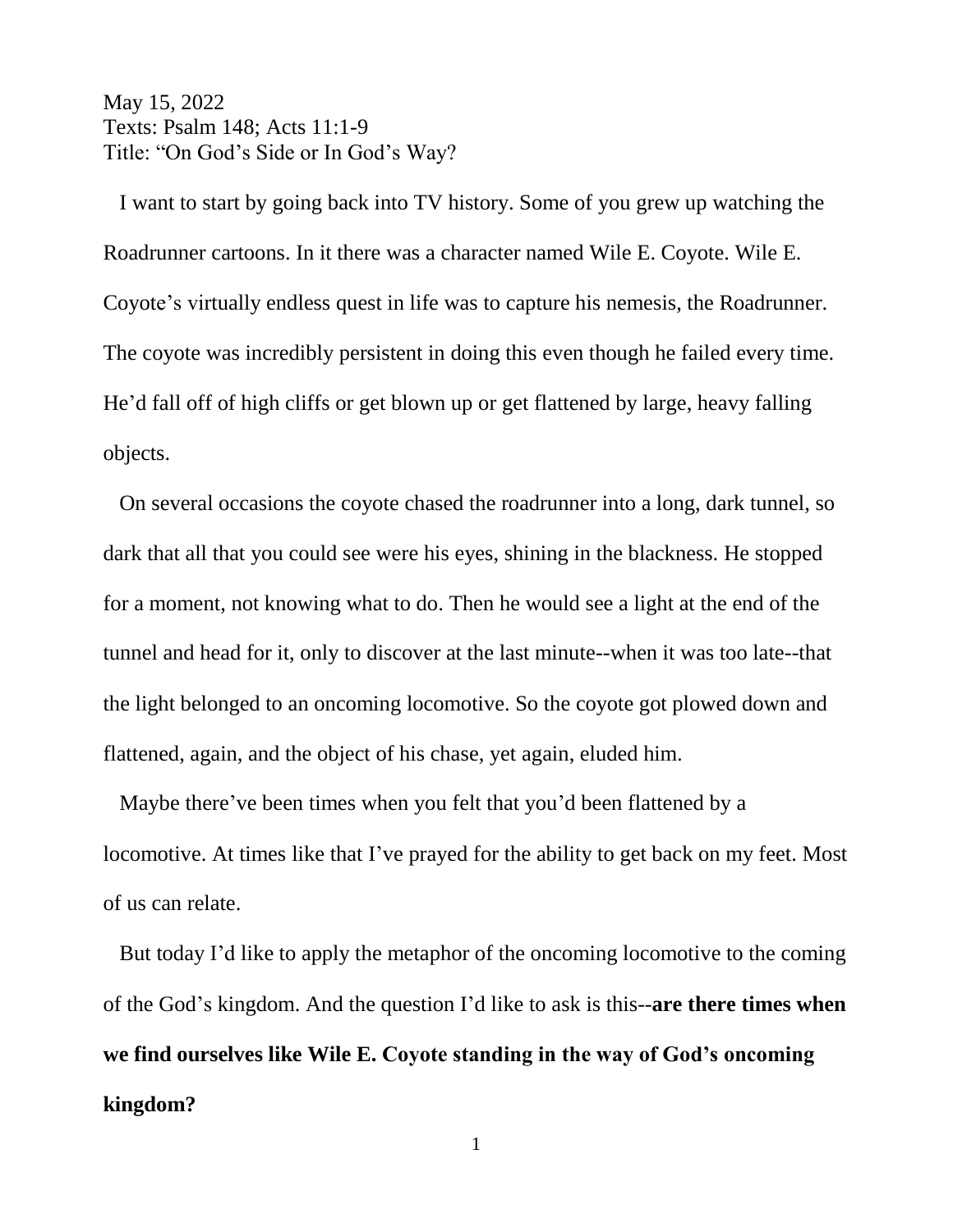In our lesson today from the book of Acts, the early disciples of Jesus are confronted with a critical turning point. All of them in the church at this time were Jewish. This was important to many of them. The Jewish faith had drawn much of its strength from its exclusivity. They saw themselves as set apart to be a holy people. They clung to the belief that the Gentiles (non-Jews) were in some way unclean, unfit to play a role in the church.

 Then something quite unsettling occurred. Word was spreading that Gentiles were being accepted into the faith and that even the Apostle Peter, their leader was part of this movement. So when Peter went up to Jerusalem, those Christians who prided themselves on their Jewish backgrounds criticized him. They'd heard reports that he'd not only entered the houses of uncircumcised Gentiles, but he actually had eaten with them. This was hard for them to take.

 So Peter came and told them the story of how he had evolved towards this position of being more accepting towards the Gentiles. He was in the city of Joppa. You can read the whole story in Acts chapter ten. It ends up with Peter meeting up with a gentile named Cornelius and others who wanted to hear about Jesus. Finally, Peter is won over and says, "if God gave them the same gift [of the Spirit], who was I to think that I could stand in God's way?" (v 17).

 We should be thankful for this work of God to change attitudes in the time of the early church or else those of us who are from non-Jewish backgrounds wouldn't be in the church today. "Who was I," said Simon Peter, "to think that I could stand in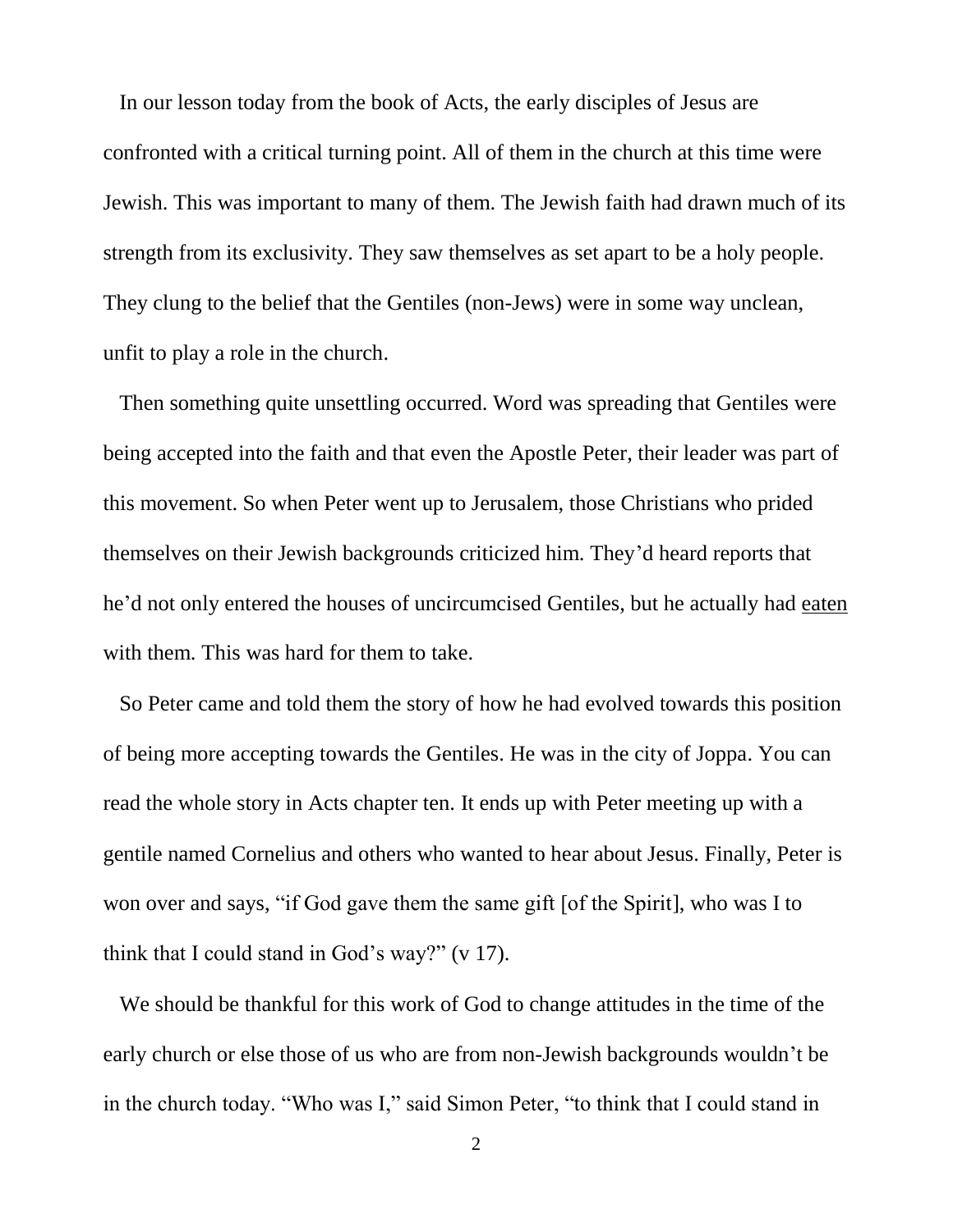God's way?" **Peter came to understand that it was actually God's will to throw open the doors of the church to all who would be saved, including Gentiles.**

 I want us to think for a moment of possibly other times in our history when Christians have stood in God's way. Are there times in the church when we've been or are a bit like Wile E. Coyote?

 Now the church has been at the forefront of a lot of positive changes that have happened over the years but to a large extent though we're really afraid of change. Of course, some changes are not a good thing but more often than not we find out later that they were for the good and we were the last to believe it.

 Over two hundred years ago, in Gloucester, England, a man named Robert Raikes started a movement which was to have a tremendous impact on the moral and religious life of the Western world. He began the Sunday school movement. He selected four women who gathered a group of kids together on Sundays to teach them reading and the church catechism.

 Believe it or not, the Sunday school movement was resisted by the established church. Some of the leaders actually feared that such a program would lead to popular education which in turn would lead to revolution. And then there were some who sincerely believed that the Sabbath day was for worship and rest only, not for recreation or for school. One Scottish preacher feared that such Sunday Schools would "destroy all family religion."

I guess my point this morning is that when it comes to looking at the mission and

3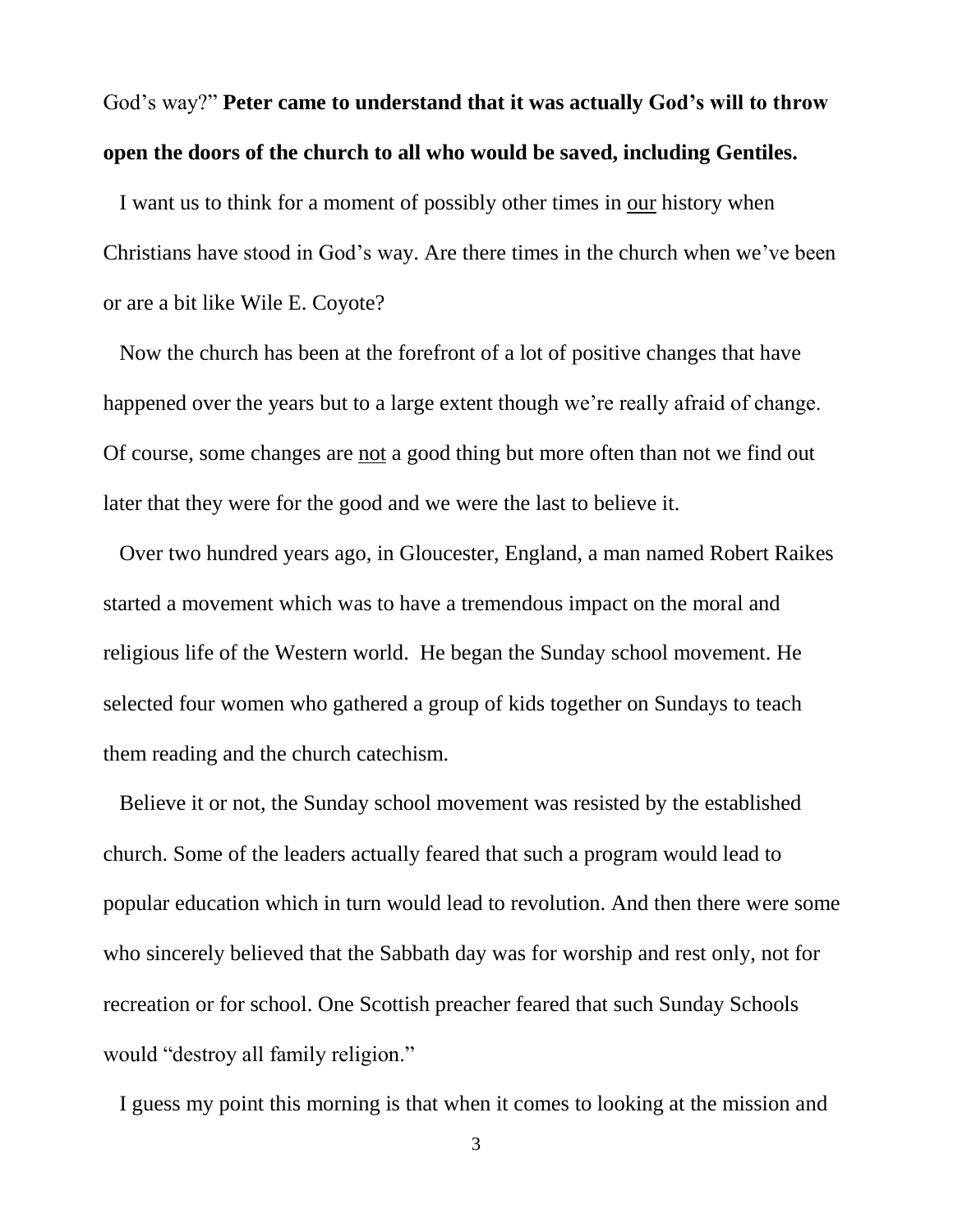purpose for a church, what we believe in, and how we conduct ourselves, **it's important to see how God has worked to change us in the past and how God is continuing to mold and shape the church today.** 

 A member of one of my former churches told me of a youth minister the church called back in the late 60's who grew a beard and long hair. And, according to this person, he ended up getting fired because of it apparently, even though he had developed a good ministry with the young people.

 I suspect that all of us are guilty at times of passing judgment on people who are different from us. People who think differently, act differently, people who have conflicting opinions that rub us the wrong way.

 A woman I once knew regretted for years having taken to task a young man who came to the church over the type of clothing he wore to and afterwards she never saw him there again.

 Many organizations attract a certain kind of person. If you or I were going to have friends over for an evening, would they not most likely be people who live and act and dress the way we do? But the church, the church of Jesus Christ, is different. It's one of the few organizations that absolutely needs everyone, all ages, all types of people, if it is going to be all that God wants it to be. So we interact with people that we would normally never have anything to do with cause that's the way that God wants it to be.

4